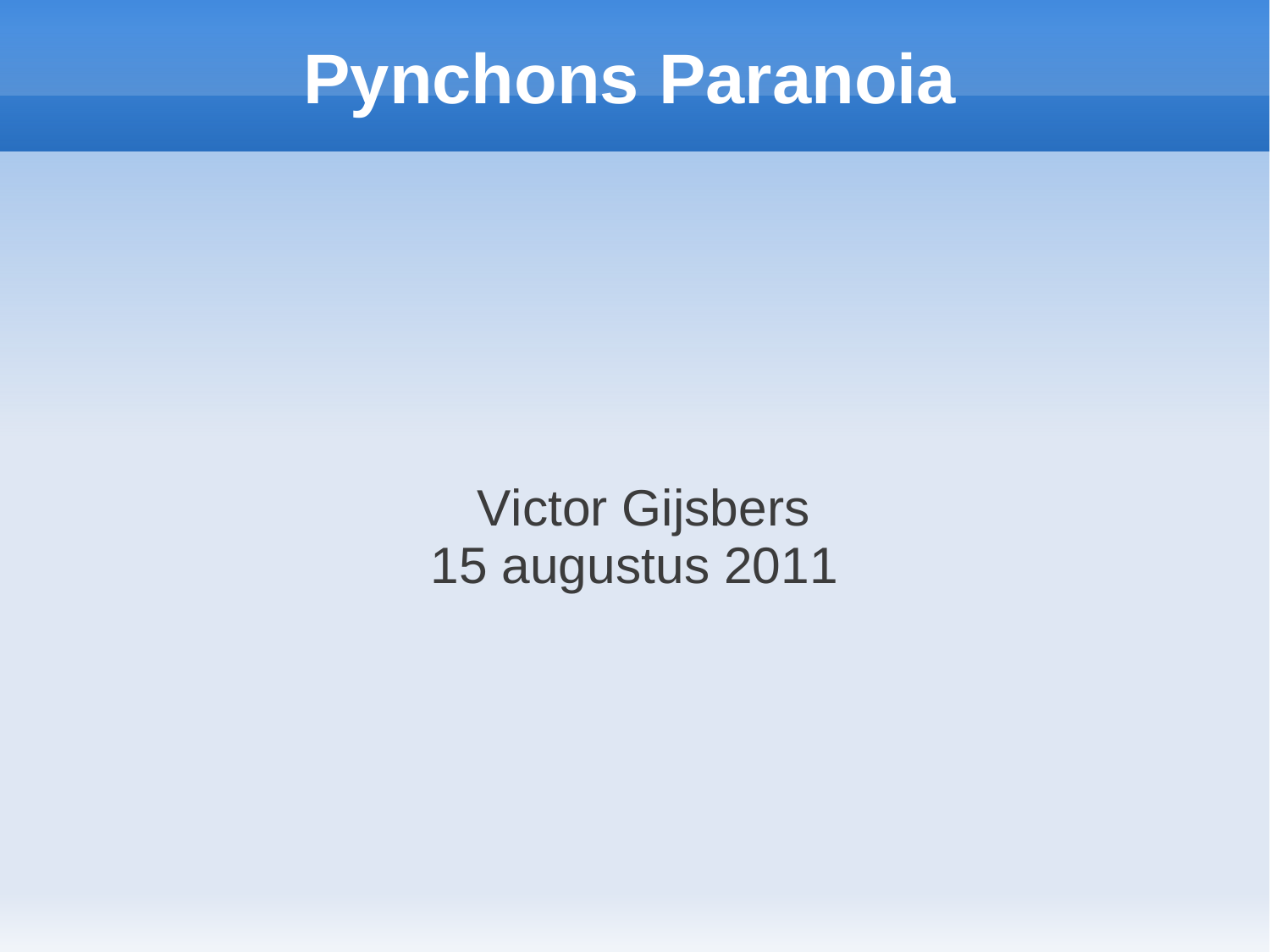## **Thomas Pynchon**

- Amerikaans romanschrijver (1937 – heden)
	- *V* (1963)
	- *The Crying of Lot 49* (1966)
	- *Gravity's Rainbow* (1973)
	- *Vineland* (1990)
	- *Mason & Dixon* (1997)
	- *Against the Day* (2006)
	- *Inherent Vice* (2009)

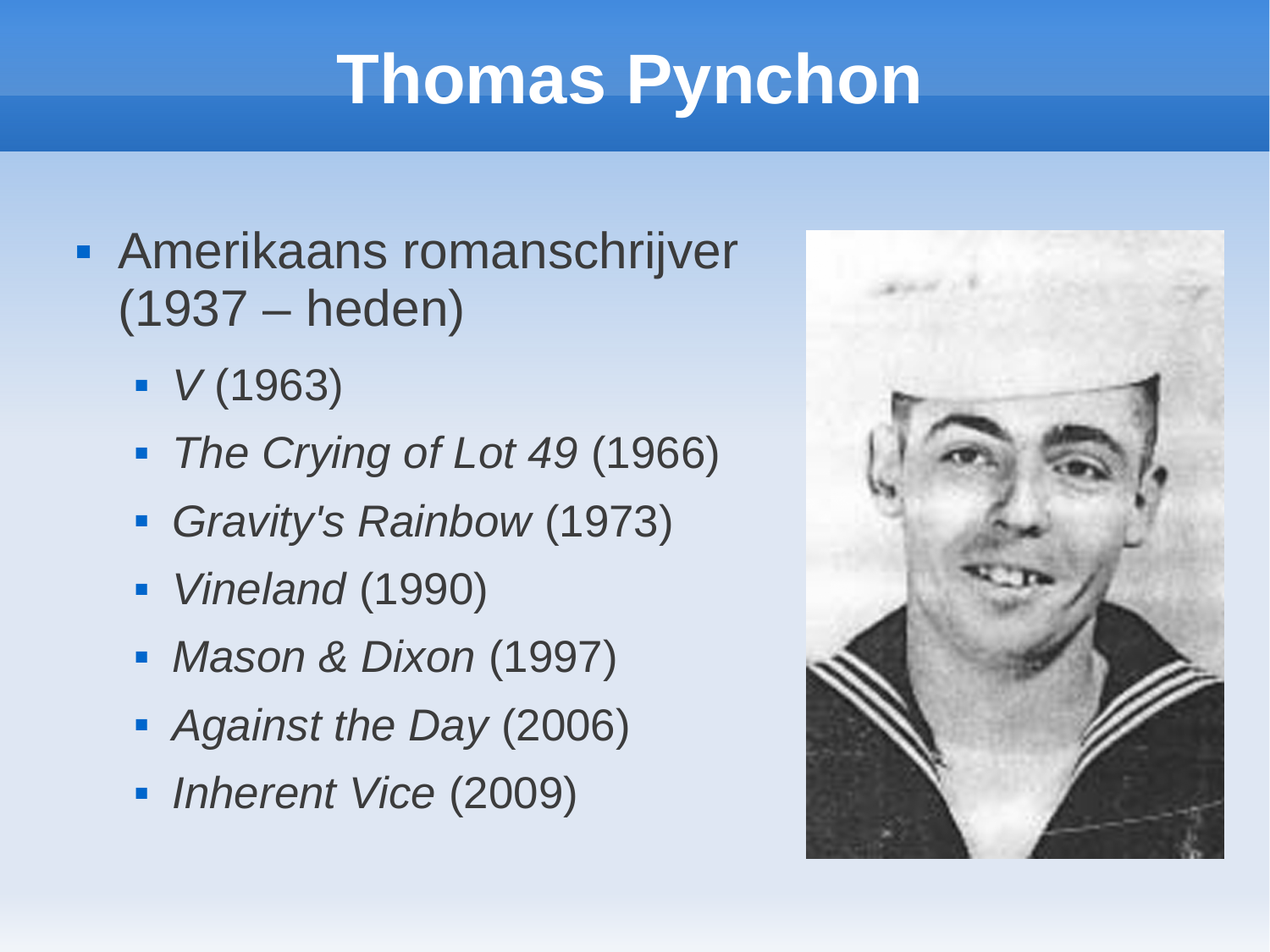#### **Overzicht**

1) De wetenschapper als detective. (Realisme en onderdeterminatie.)

- 2) De rol van *clues* in *The Crying of Lot 49*. (Overdeterminatie en de wetenschappelijke praktijk.)
- 3) Clues als paranoia. (Radicaal antirealisme.)
- 4) Voorbij paranoia. (Pluralisme en pragmatisme als uitwegen uit het realismedebat.)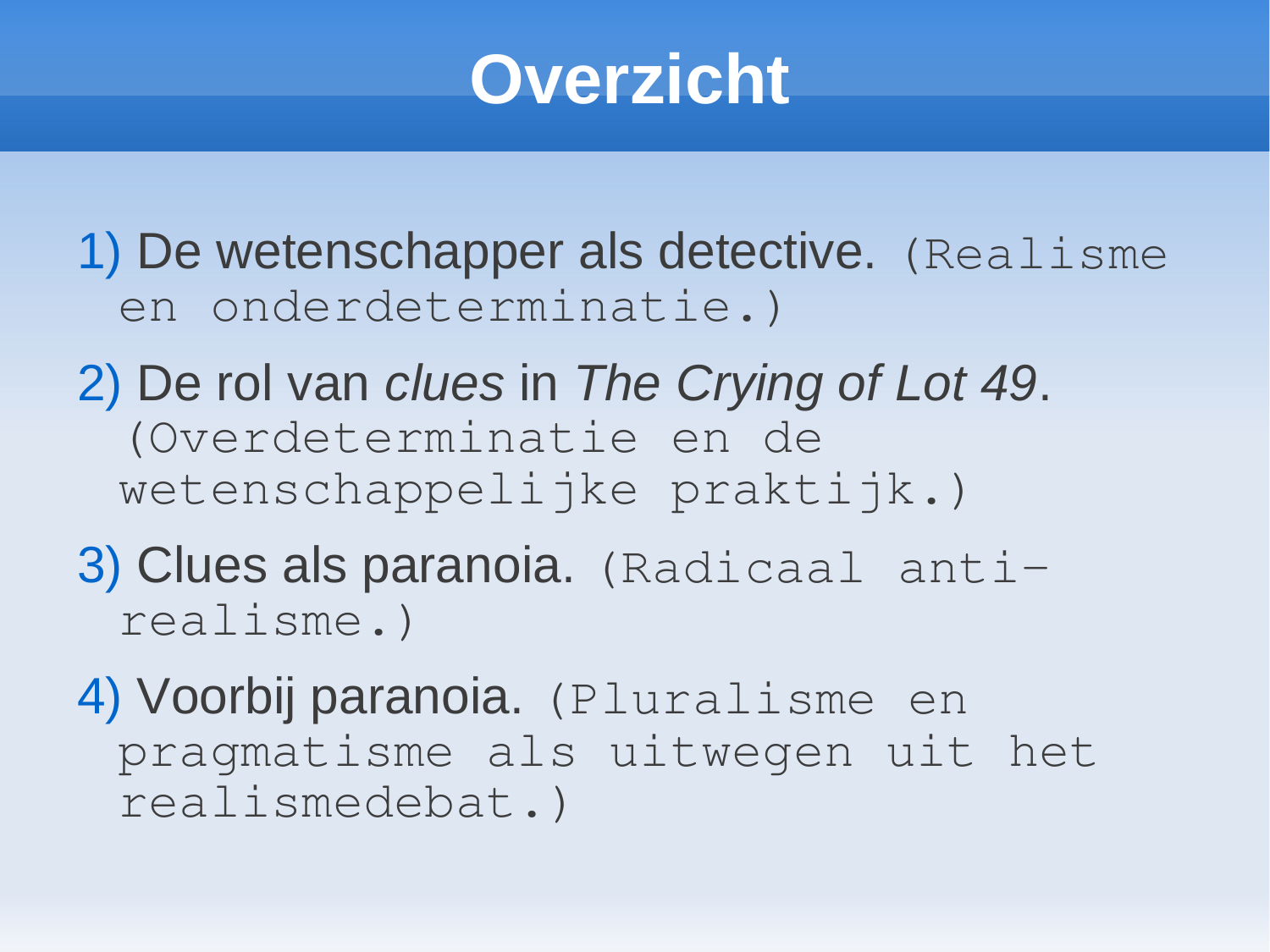#### **Wetenschapper en detective**

- **Het zoeken naar clues.**
- Van clue naar theorie: eliminatie.
- De wetenschapper als klassieke detective:
	- **Time** "[W]hen you have eliminated the impossible, whatever remains, however improbable, must be the truth." (Sherlock Holmes; in verschillende verhalen van Doyle.)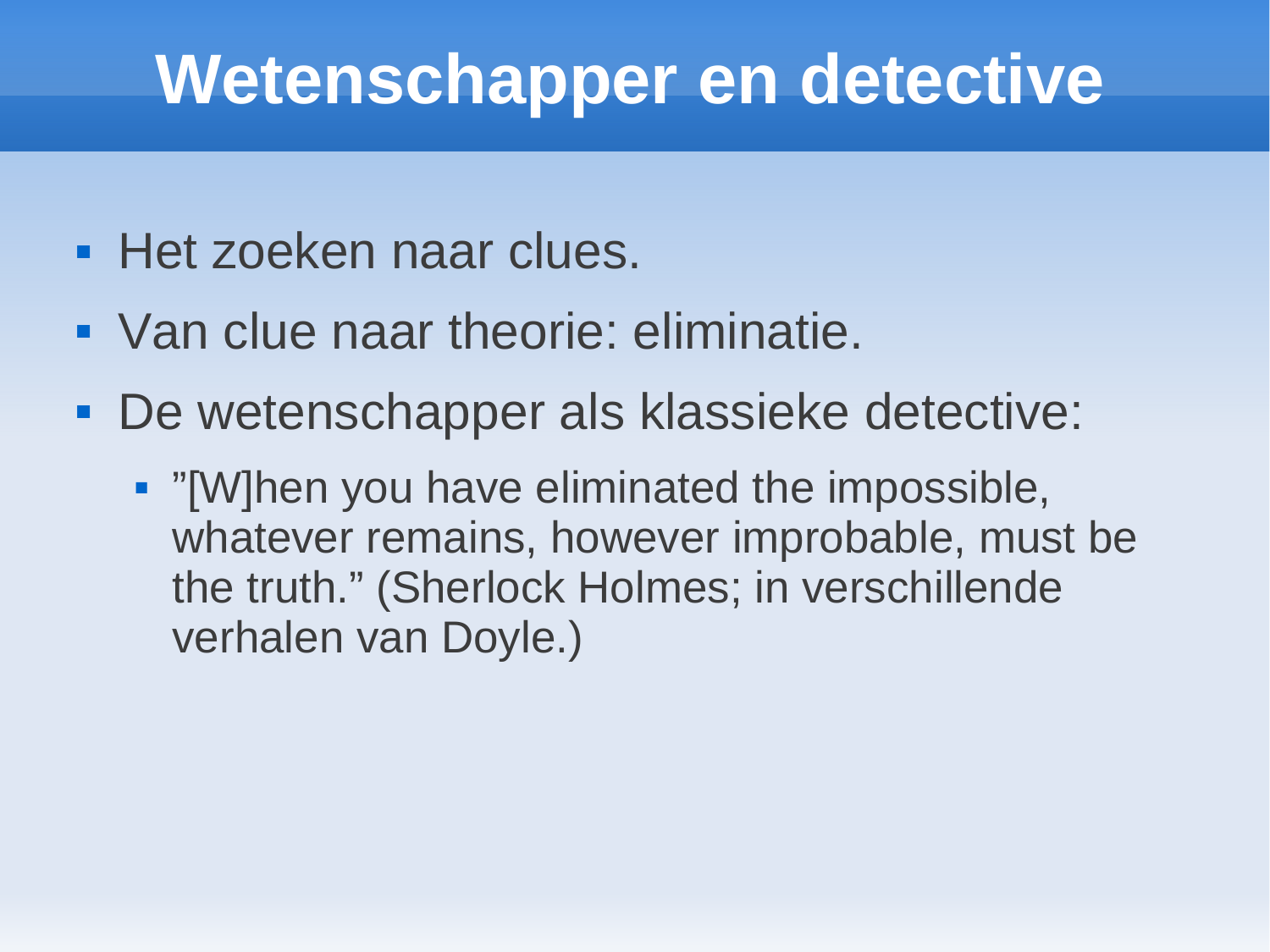#### **Wetenschapper en detective**

- Het probleem van onderdeterminatie: *hebben we wel genoeg bewijs*?
- Wetenschappelijk realisme: "seeking/finding other orders behind the visible".
- Onderdeterminatie, het gebrek aan bewijs, als grootste probleem voor het realisme.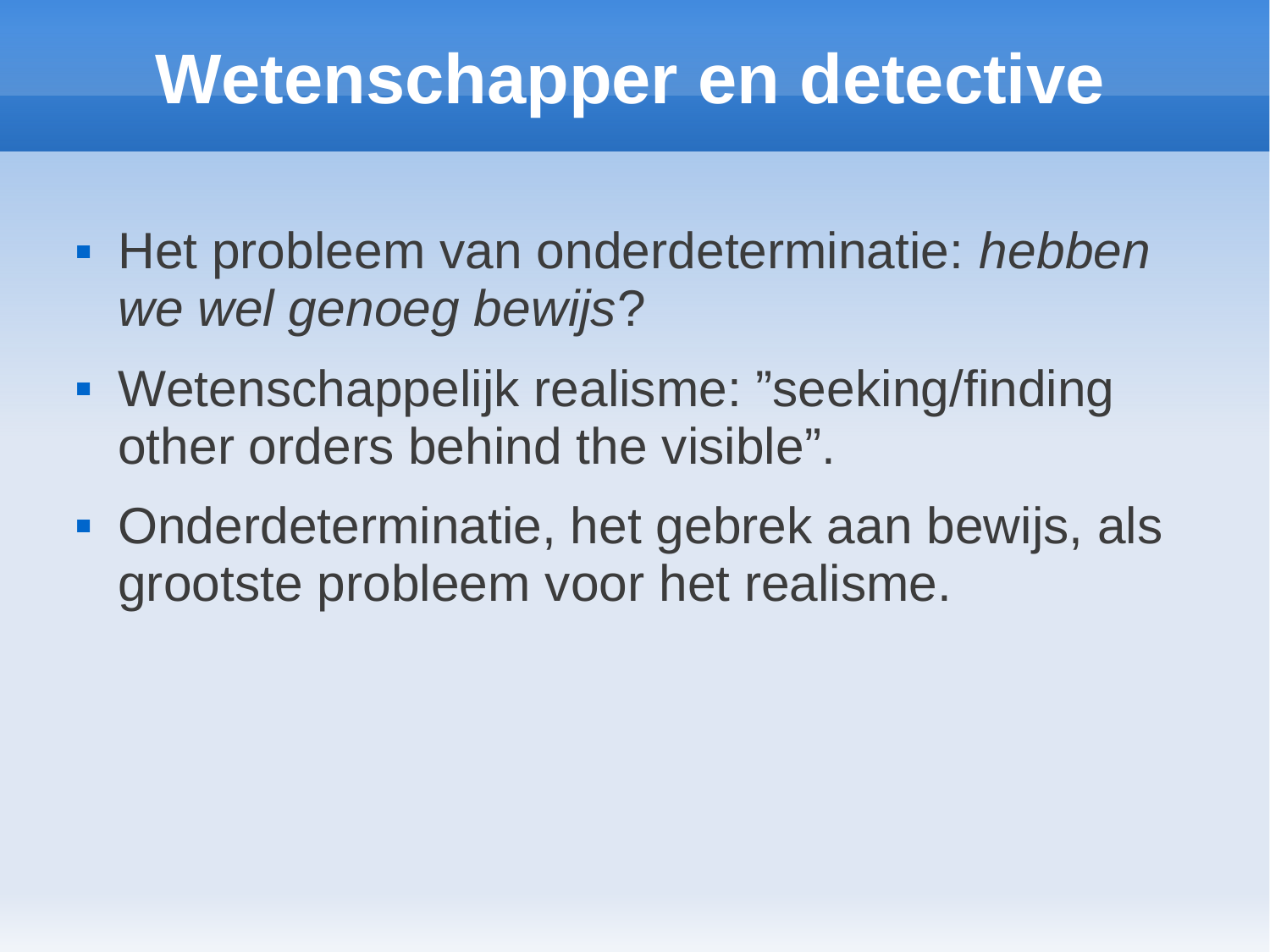- **Het verhaal van Oedipa Maas en haar** speurtocht naar de ware betekenis van een erfenis.
- Oedipa's probleem is op geen enkel moment dat ze te weinig aanwijzingen heeft om verder te komen bij haar zoektocht naar de Tristero.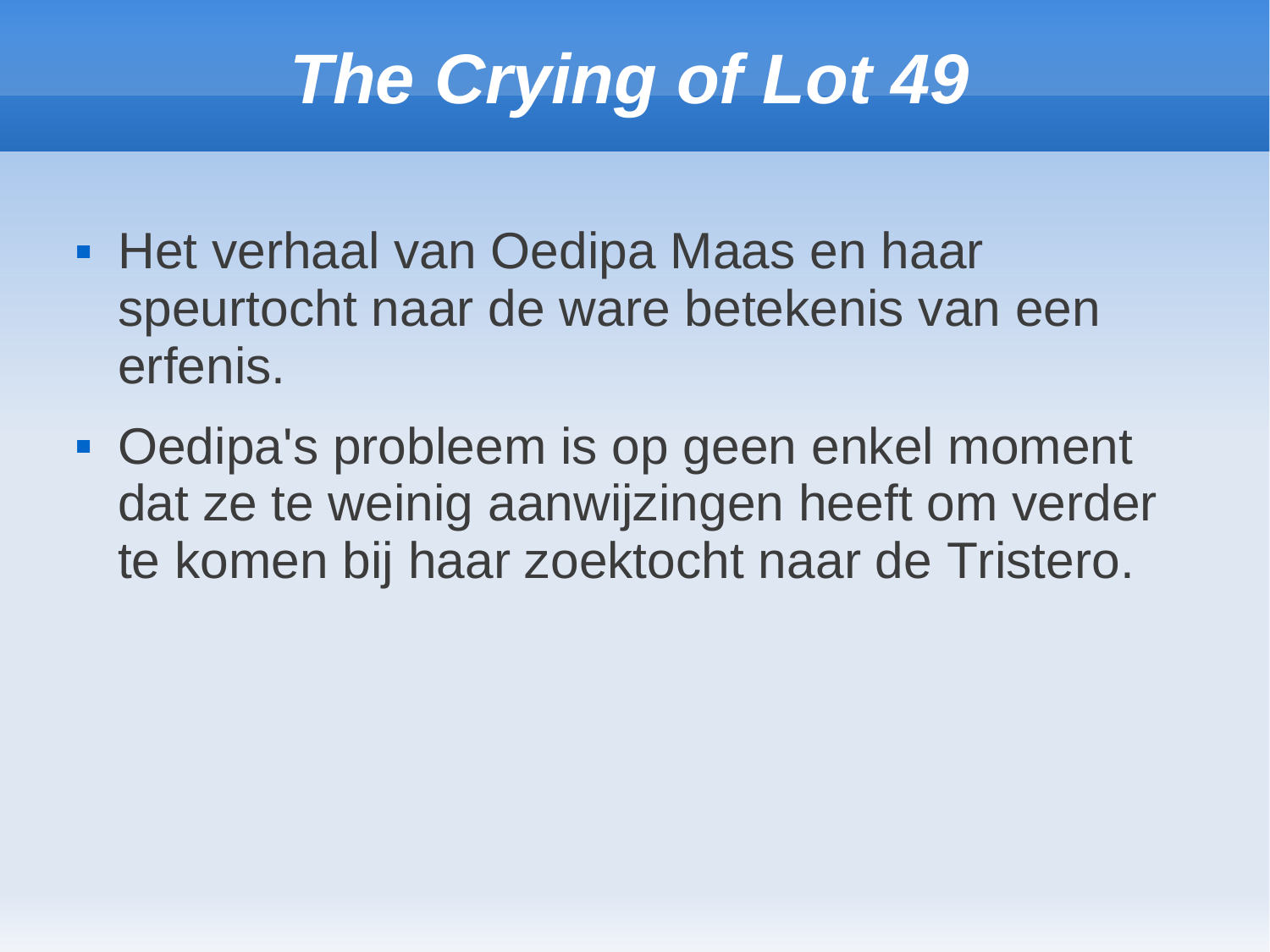De data schreeuwt om interpretatie:

**.** "... and she thought of the time she'd opened a transistor radio to replace a battery and seen her first printed circuit. The ordered swirl of houses and streets, from this high angle, sprang at her now with the same unexpected, astonishing clarity as the circuit card had. Though she knew even less about radios than about Southern Californians, there were to both outward patterns a hieroglyphic sense of concealed meaning, an intent to communicate."  $(14-15)$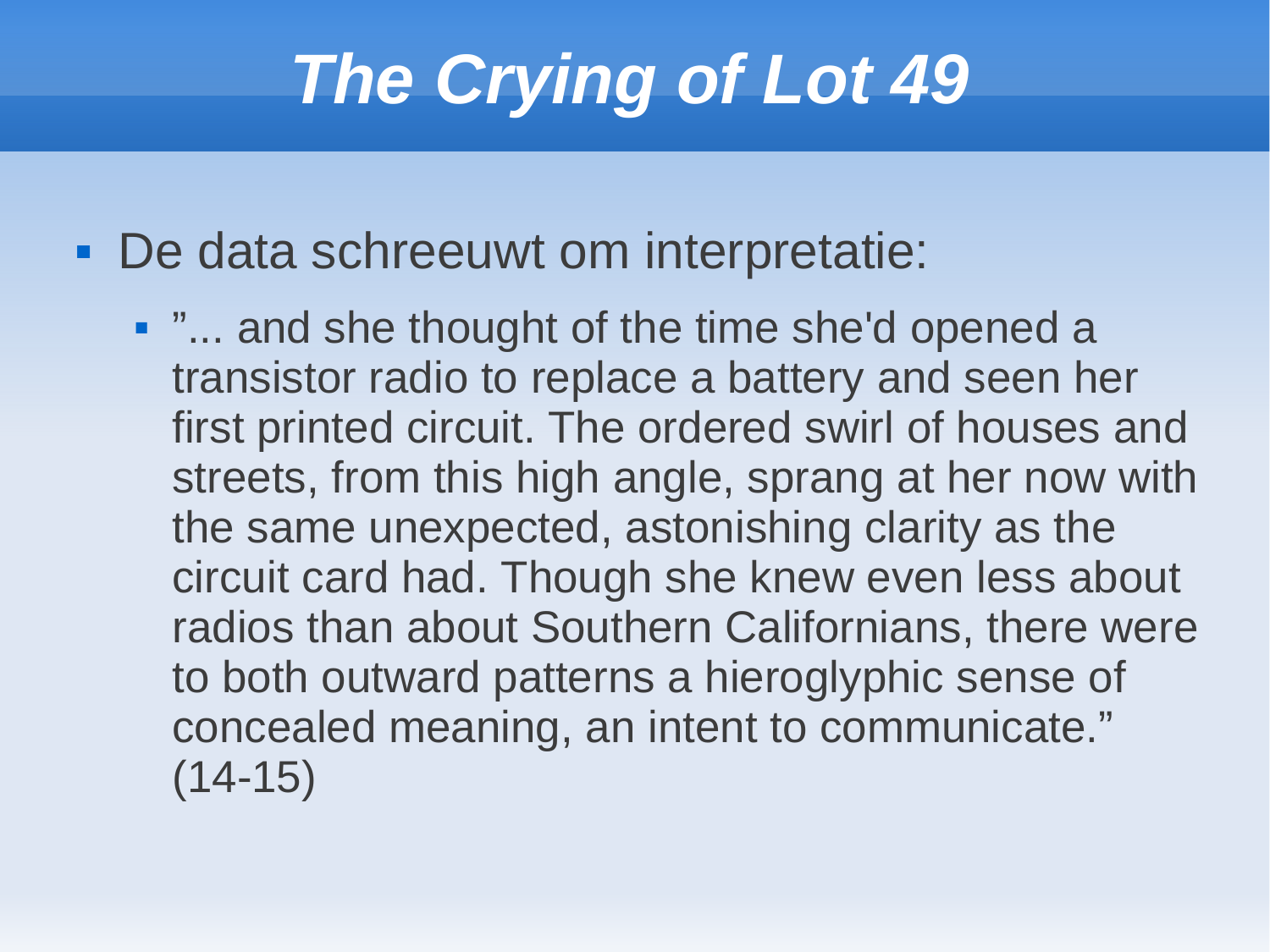Meer data leidt tot *meer mogelijke theorieën*.

" "You could fall in love with me, you can talk to my shrink, you can hide a tape recorder in my bedroom, see what I talk about from wherever I am when I sleep. You want to do that? You can put together clues, develop a thesis, or several, about why characters reacted to the Trystero possibility the way they did, why the assassins came on, why the black costumes. You could waste your life that way and never touch the truth." (54)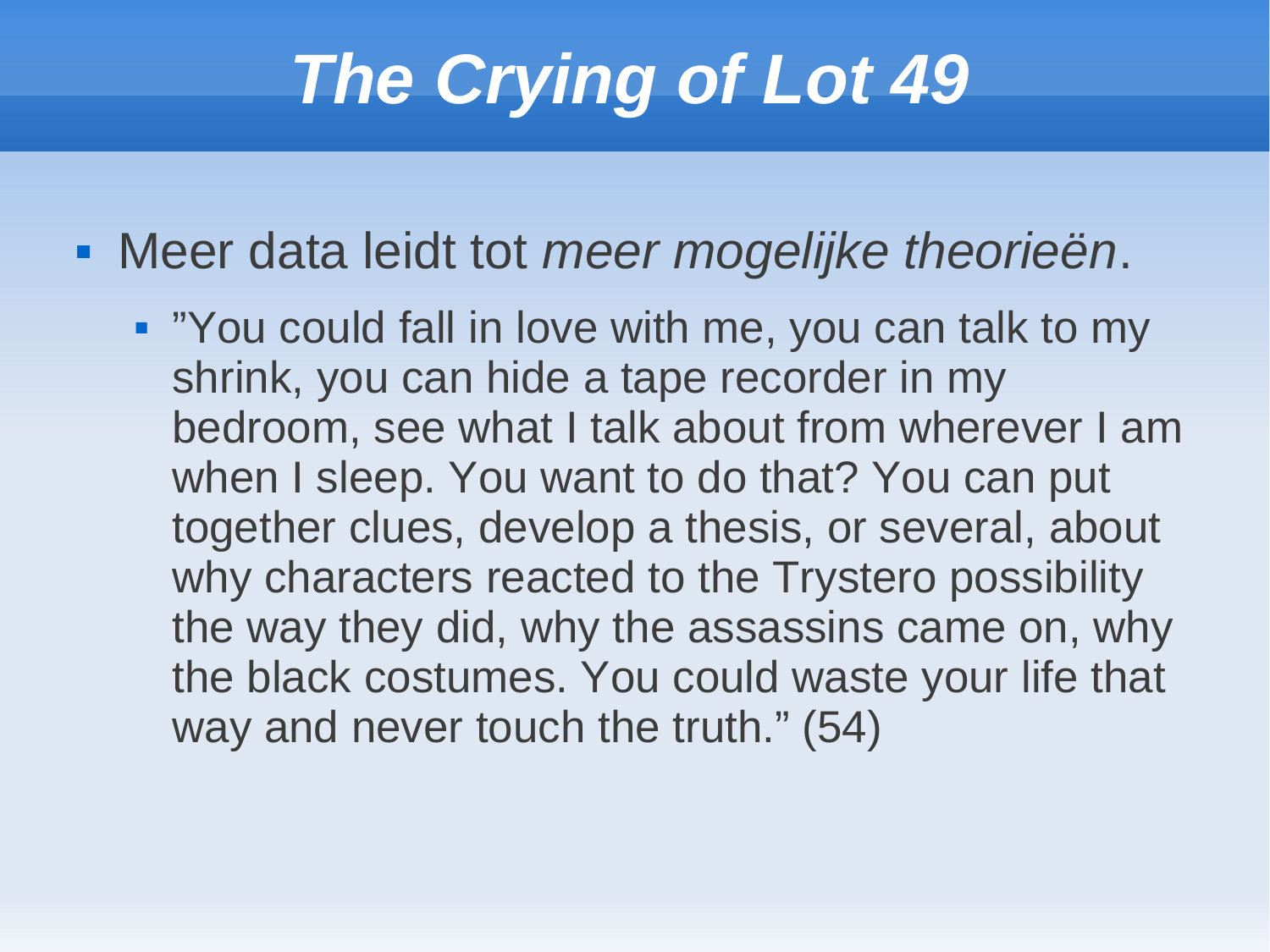- En het aantal clues blijft altijd alleen maar toenemen:
	- **.** "... revelations which now seemed to come crowding in exponentially, as if the more she collected the more would come to her, until everything she saw, smelled, dreamed, remembered, would somehow come to be woven into The Tristero." (56)

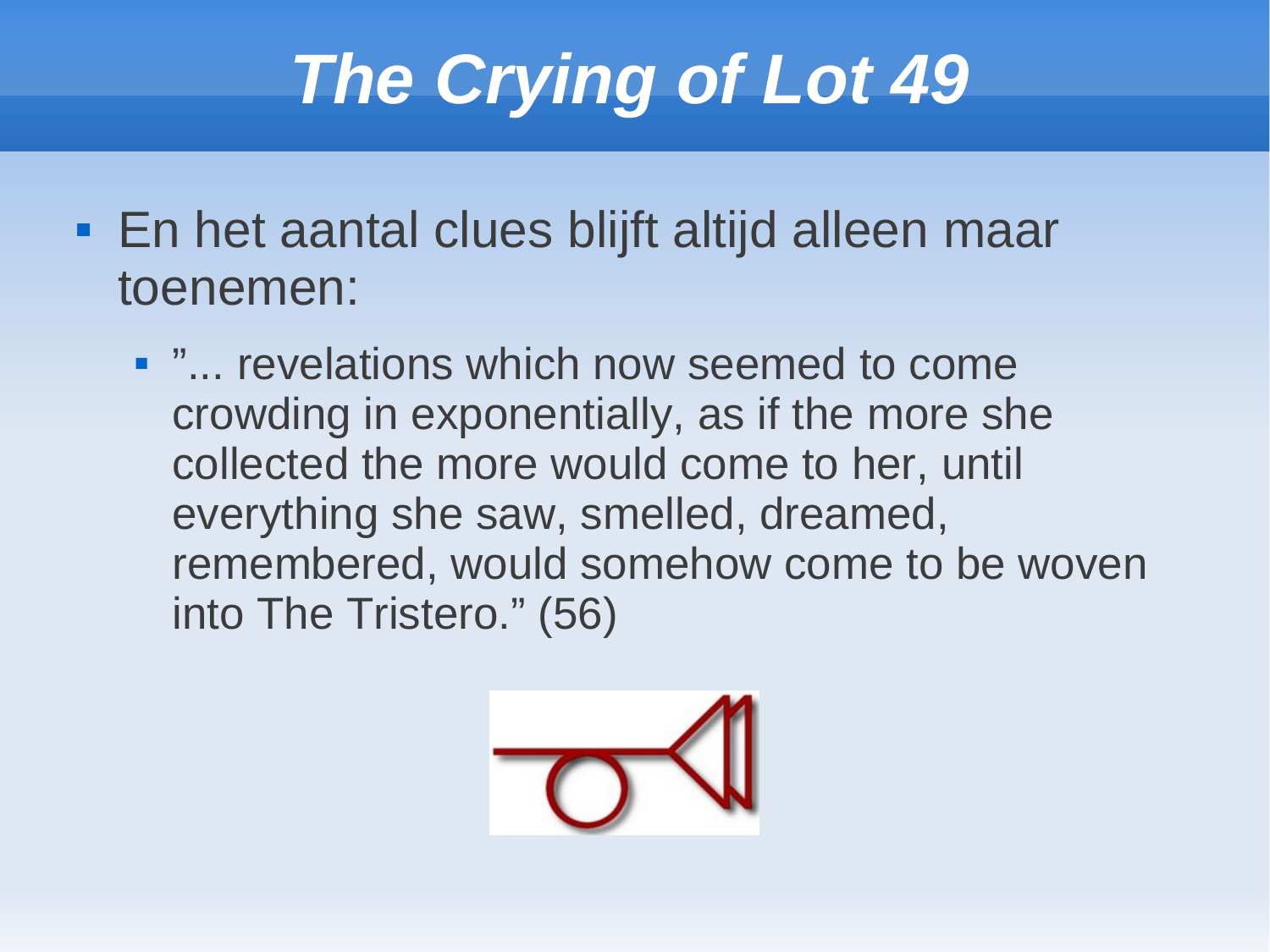#### **Overdeterminatie**

- Overdeterminatie: elke tekst heeft verschillende betekenissen, en houdt die hoe lang je ook interpreteert.
- Clues elimineren niet, clues maken juist meer theorieën mogelijk.
- **Helder in sommige wetenschappen.**
- **Misschien in alle wetenschap? (Kuhns** paradigma's en Feyerabends pluralisme.)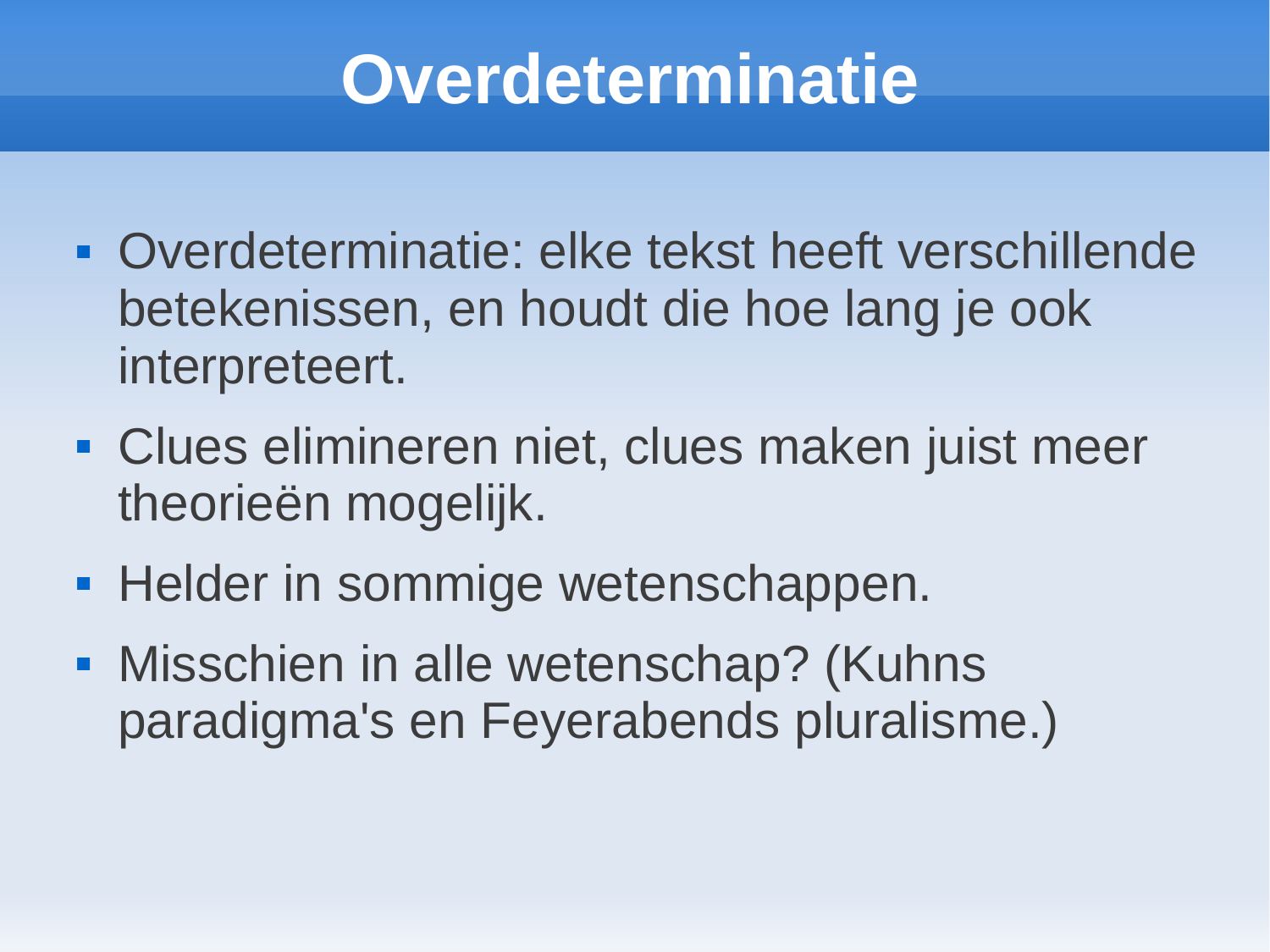Bij Oedipa ontstaat een radicalere twijfel:

 "Either way, they'll call it paranoia. They. Either you have stumbled indeed, without the aid of LSD or other indole alkaloids, on to a secret richness … Or you are hallucinating it. Or a plot has been mounted against you, so expensive and elaborate, involving items like the forging of stamps and ancient books … so labyrinthine that it must have meaning beyond just a practical joke. Or you are fantasying some such plot, in which case you are a nut, Oedipa, out of your skull." (117-118)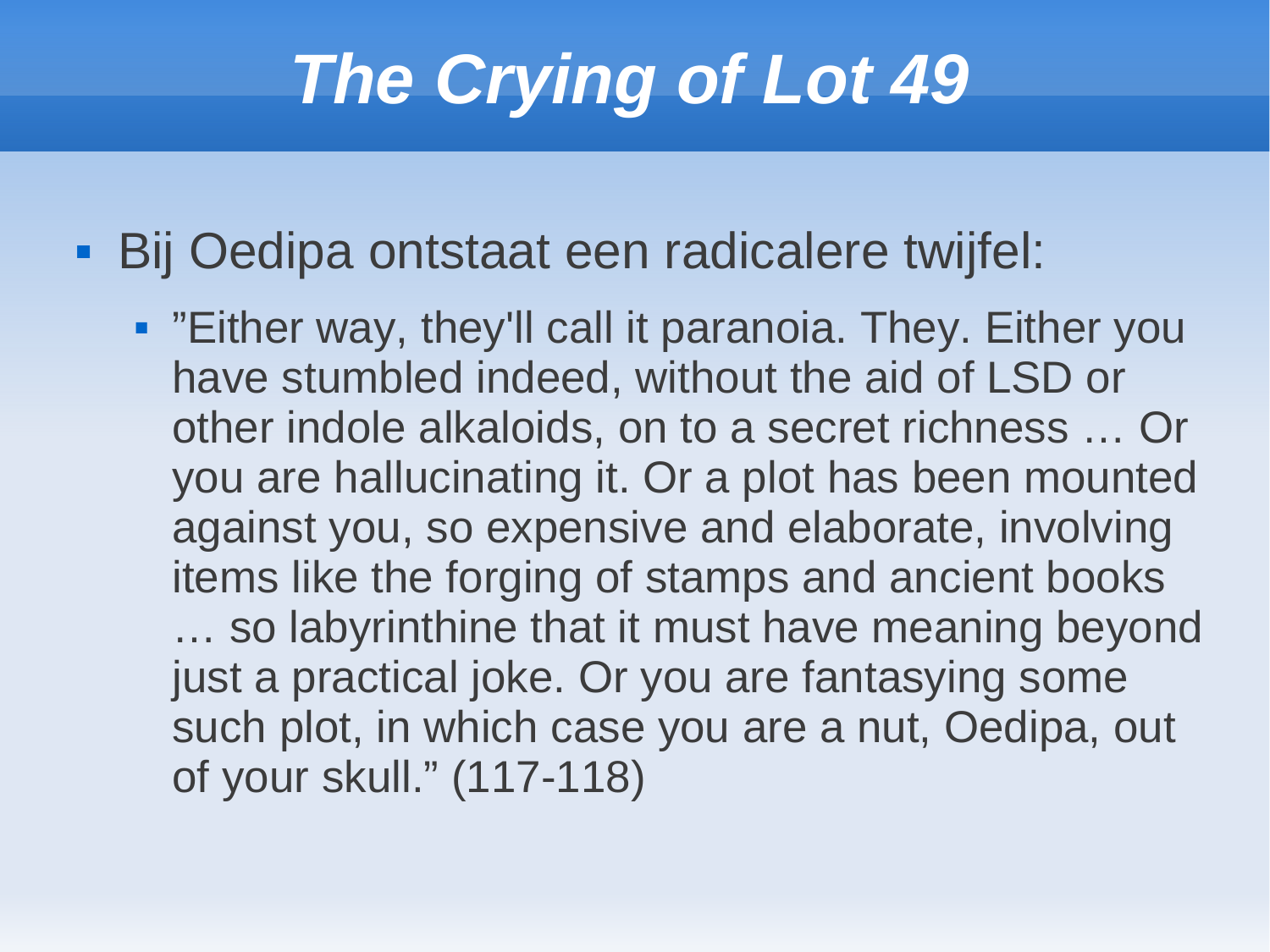**• "Behind the hieroglyphic streets there would either** be a transcendent meaning, or only the earth. … Another mode of meaning behind the obvious, or none. Either Oedipa in the orbiting ecstacy of a true paranoia, or a real Tristero. For there either was some Tristero beyond the appearance of the legacy America, or there was just America and if there was just America then it seemed the only way she could continue, and manage to be at all relevant to it, was an alien, unfurrowed, assumed full circle into some paranoia." (125-126)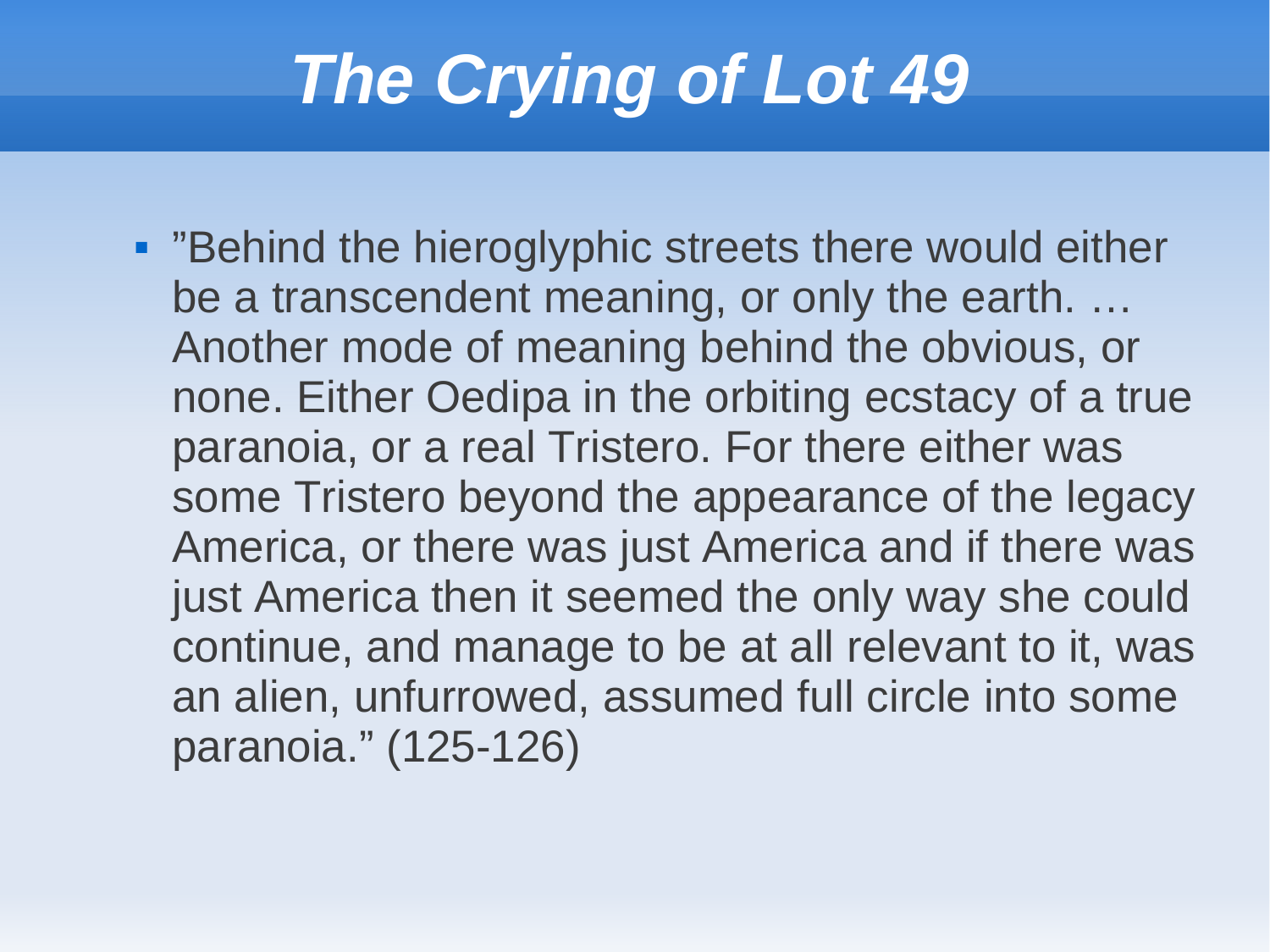#### **Paranoia**

- 1) "[A] Puritan reflex of seeking other orders behind the visible, also known as paranoia" (GR 188).
	- a) Er is een "order behind the visible": realisme.

b) Die is er niet: true paranoia.

2) "If there is something comforting ... about paranoia, there is still also anti-paranoia, where nothing is connected to anything, a condition not many of us can bear for long." (GR 434)

a) Er is geen "order behind the visible": radicaal positivisme.

b) Die is er wel: onterecht scepticisme.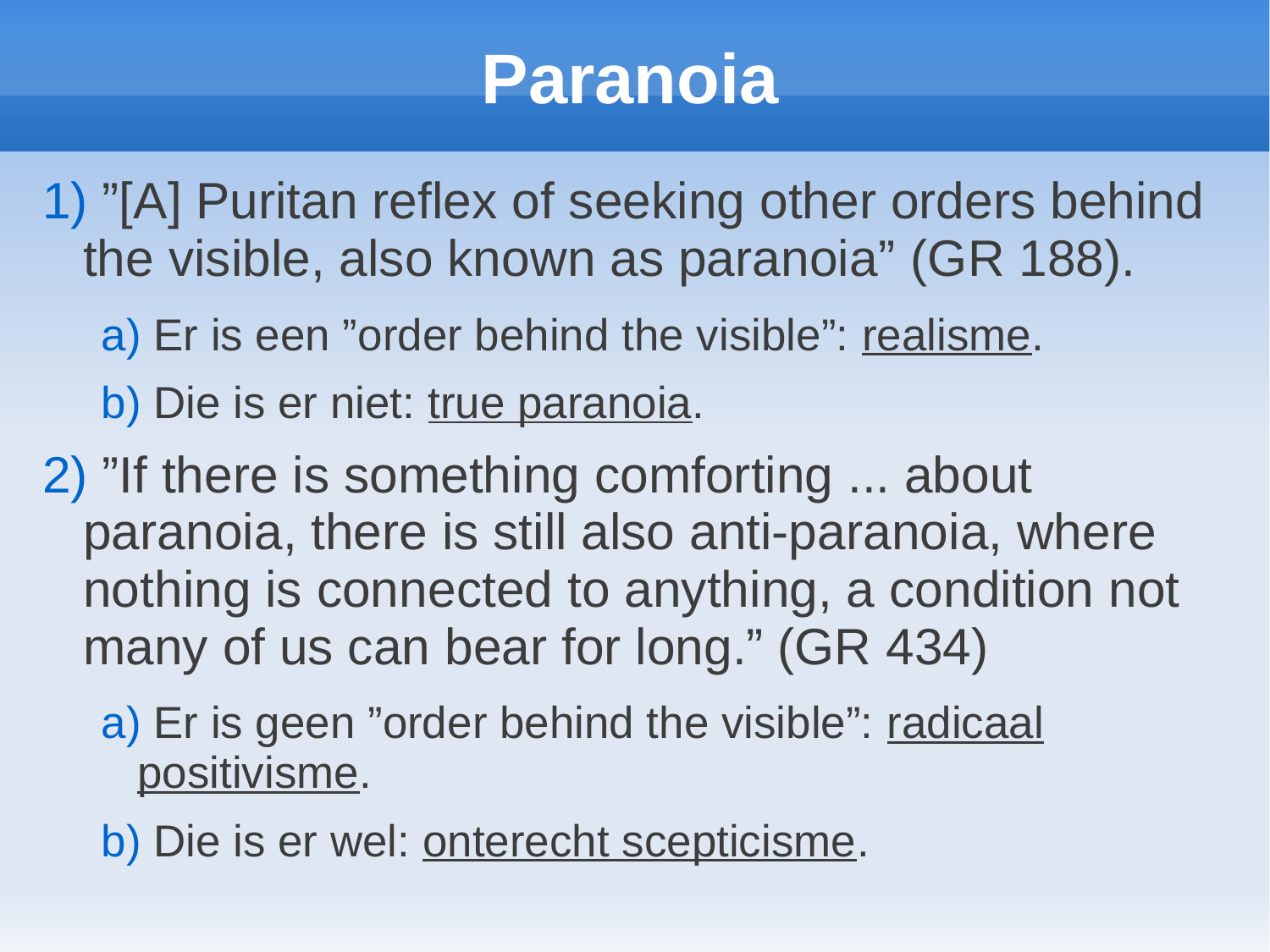### **Paranoia in de wetenschap**

- **Kan wetenschap lokaal paranoïde zijn?** Absoluut:
	- **Constellaties.**
	- De Theorie van Alles.
	- Vrijwel alles wat ooit in een ander paradigma gedaan is.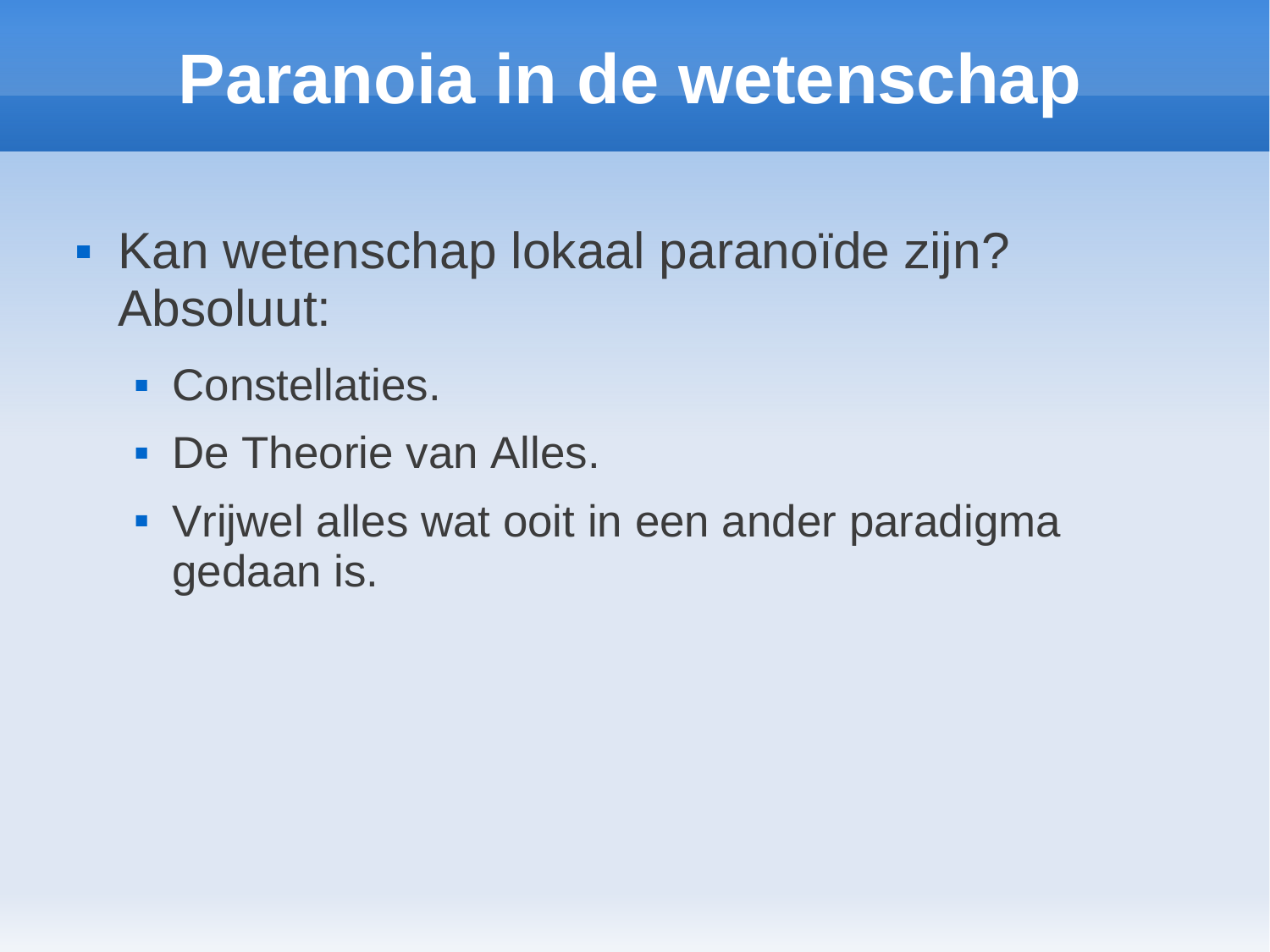### **… full circle into some paranoia**

- Kan wetenschap in zijn geheel paranoïde zijn?
	- "[T]heory is always a paranoid symptom." (Bersani, "Pynchon, Paranoia and Literature", 101)
- Wat zijn de ontsnappingsmogelijkheden?
	- a) Het Woord dat de twijfel wegneemt. (Realisme.)
	- b) Het opgeven van theorie. (Radicaal positivisme / onterecht scepticisme.)
	- c) Het omarmen van de paranoïde staat. (True paranoia.)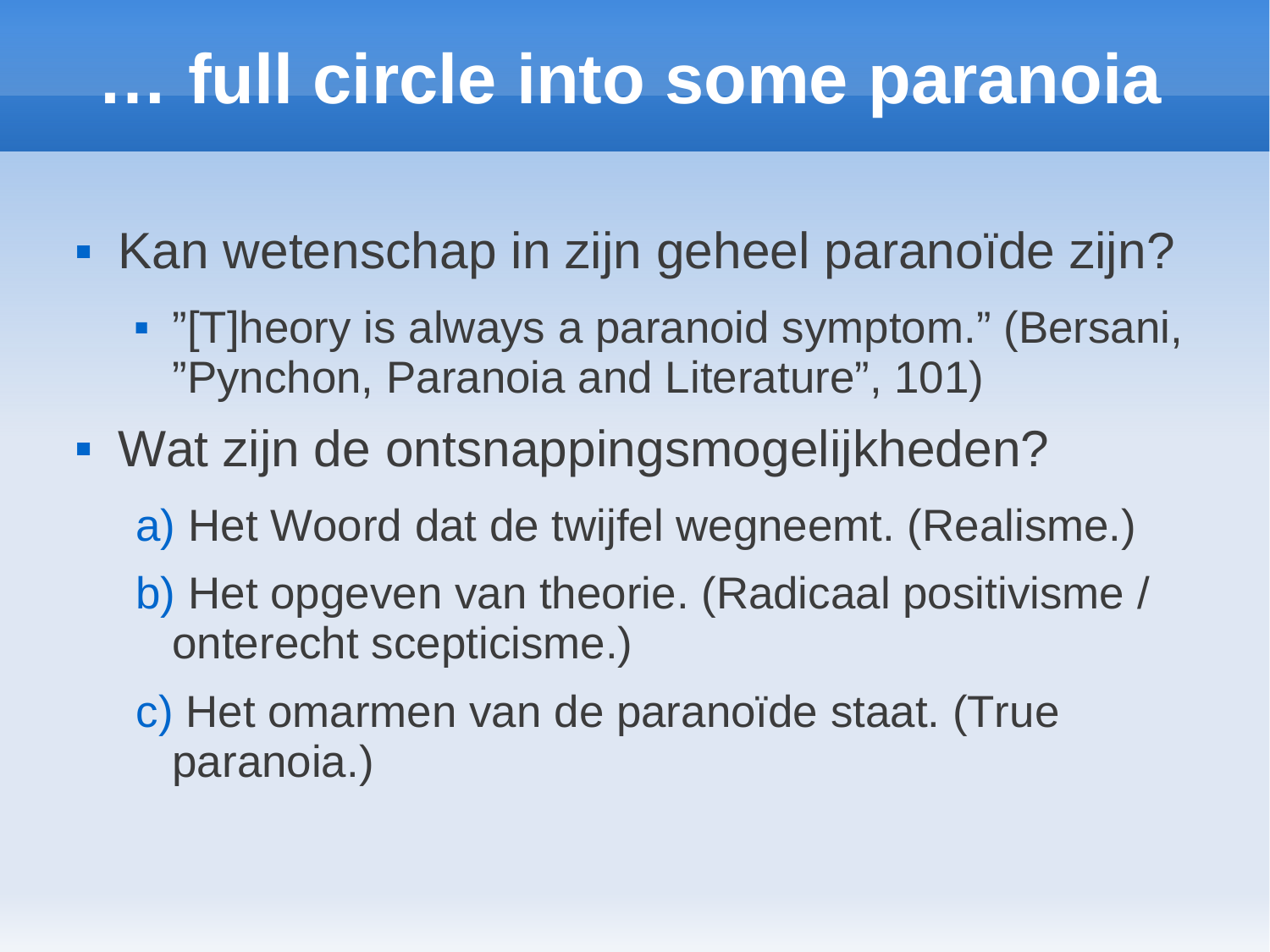### **… full circle into some paranoia**

- **Of de laatste, meest radicale ontsnapping.** 
	- **The self-protective suspicions of paranoia are,** therefore, already a defeat. The paranoid We must lose out to the enemy They, and this by virtue of the fact that it authorizes, or creates, the condition of possibility of They-ness by a primary, founding faith in the unicity of the Real." (Bersani)
- De uitweg uit paranoia is niet het vinden van de ene waarheid (realisme) of het ontkennen dat er patronen zijn (positivisme), maar het ontkennen van de enkelvoudigheid van de waarheid.